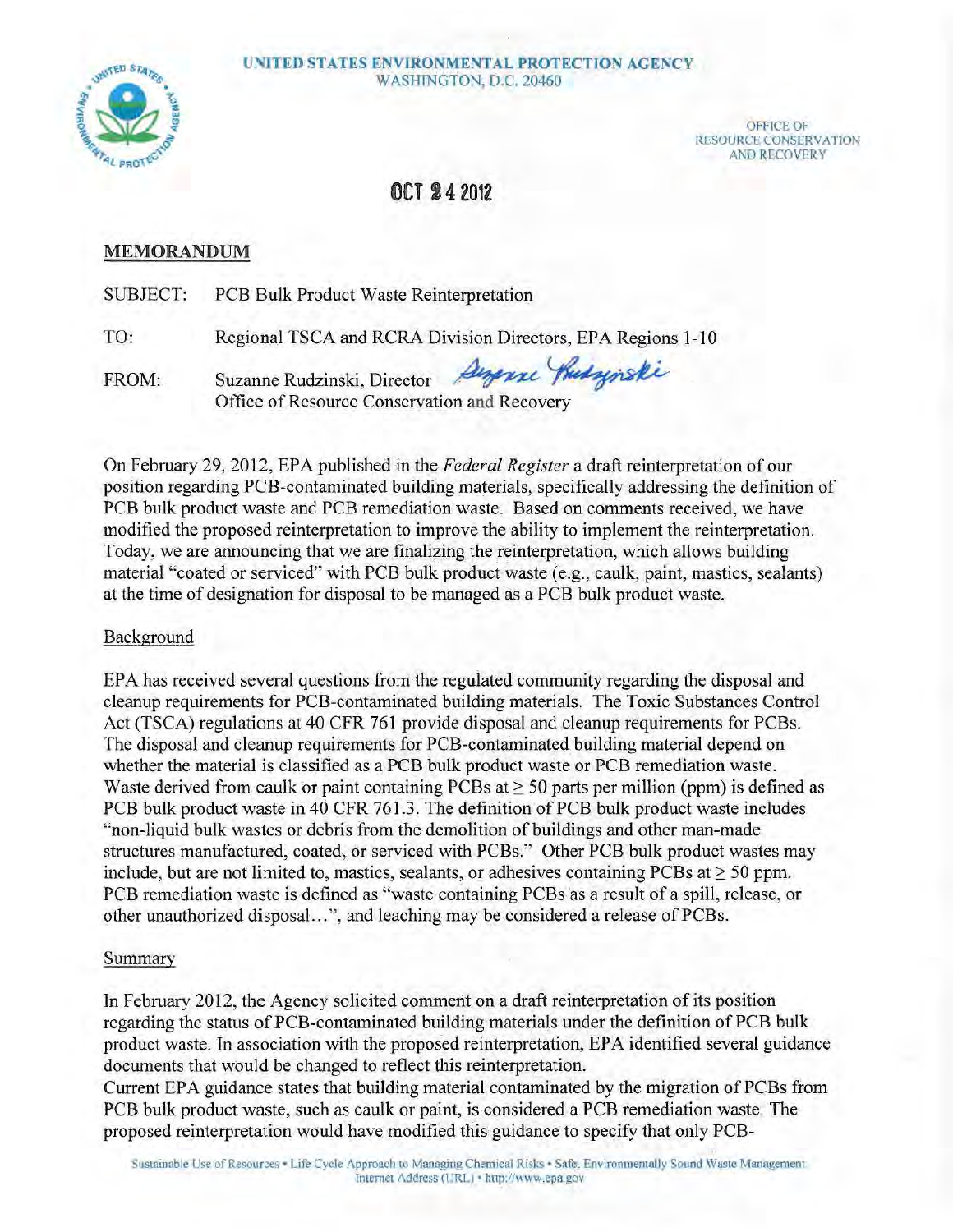contaminated building material from which the PCB bulk product has been removed is a PCB remediation waste. That is, under the proposed reinterpretation, the distinction was in whether or not the PCB bulk product is still attached to the building materials.

The reinterpretation finalized today allows building material (i.e., substrate) "coated or serviced" with PCB bulk product waste (e.g., caulk, paint, mastics, sealants) at the time of designation for disposal to be managed as a PCB bulk product waste, even if the PCBs have migrated from the overlying bulk product waste into the substrate, provided there is no other source of PCB contamination on or in the substrate. However, if the substrate is not "coated or serviced" (i.e., the PCB bulk product waste, such as caulk or paint has been removed from the building material) at the time of designation for disposal, and the substrate is contaminated with PCBs that have migrated from the bulk product waste (or from another unauthorized disposal), the substrate would be considered a PCB remediation waste. This final reinterpretation is being modified from the proposal as described below.

In response to comments, we are modifying the proposed reinterpretation to allow for the possibility that, during a cleanup or demolition process, PCB bulk product waste (e.g., caulk, paint, mastics, and sealants) could separate from the contaminated building material before all of the waste is physically placed ih the final disposal facility. At the time of designation for disposal, the contaminated building material would be deemed a PCB bulk product waste if the PCB material (e.g., caulk, paint, mastic or sealant) is still attached. This label as PCB bulk product waste would stay with the contaminated building materials. EPA recommends developing an abatement plan to document the decision to designate building materials as bulk product waste at the time of designation for disposal. If the PCB material has already been removed or flaked off at the time of designation for disposal, the building material would be deemed a PCB remediation waste, as established under the existing interpretations.

#### Rationale

I believe this reinterpretation will allow for accelerated cleanups of PCB-contaminated building material by providing a more straightforward path for disposal pursuant to the 40 CFR part 761 PCB regulations. Speeding up removal and disposal of the PCB-contaminated material is critical for reducing exposure potential, such as in schools or other locations where such PCBcontaminated building materials are currently in place. The previous interpretation applied different requirements to PCB-contaminated building materials than to the products that were originally manufactured with PCBs (e.g., paint or caulk). Labeling the building materials a different type of PCB waste than PCB bulk product waste (e.g., paint or caulk) can result in slower and more costly removal and disposal. This reinterpretation maintains existing environmental and human health protections, while it removes unnecessary burdens to allow for more expedient cleanups, thus reducing potential exposures, for example, in schools and commercial buildings.

In particular, protecting children's health from environmental risks is fundamental to EPA's mission. Caulks and paints containing PCBs were used in building some schools from 1950 to 1978. The reinterpretation will help to promote healthy school environments by reducing exposure to PCBs in schools.

The overwhelming majority of comments received supported the reinterpretation, with no comments in direct opposition. The reinterpretation provides the ability to dispose of any building material, contaminated by adjacent PCB bulk product waste (e.g., caulk, paint, mastics, and sealants), in accordance with the PCB bulk product waste regulations. Contaminated building materials that remain in place, after the PCB bulk product waste (e.g., caulk, paint,

2